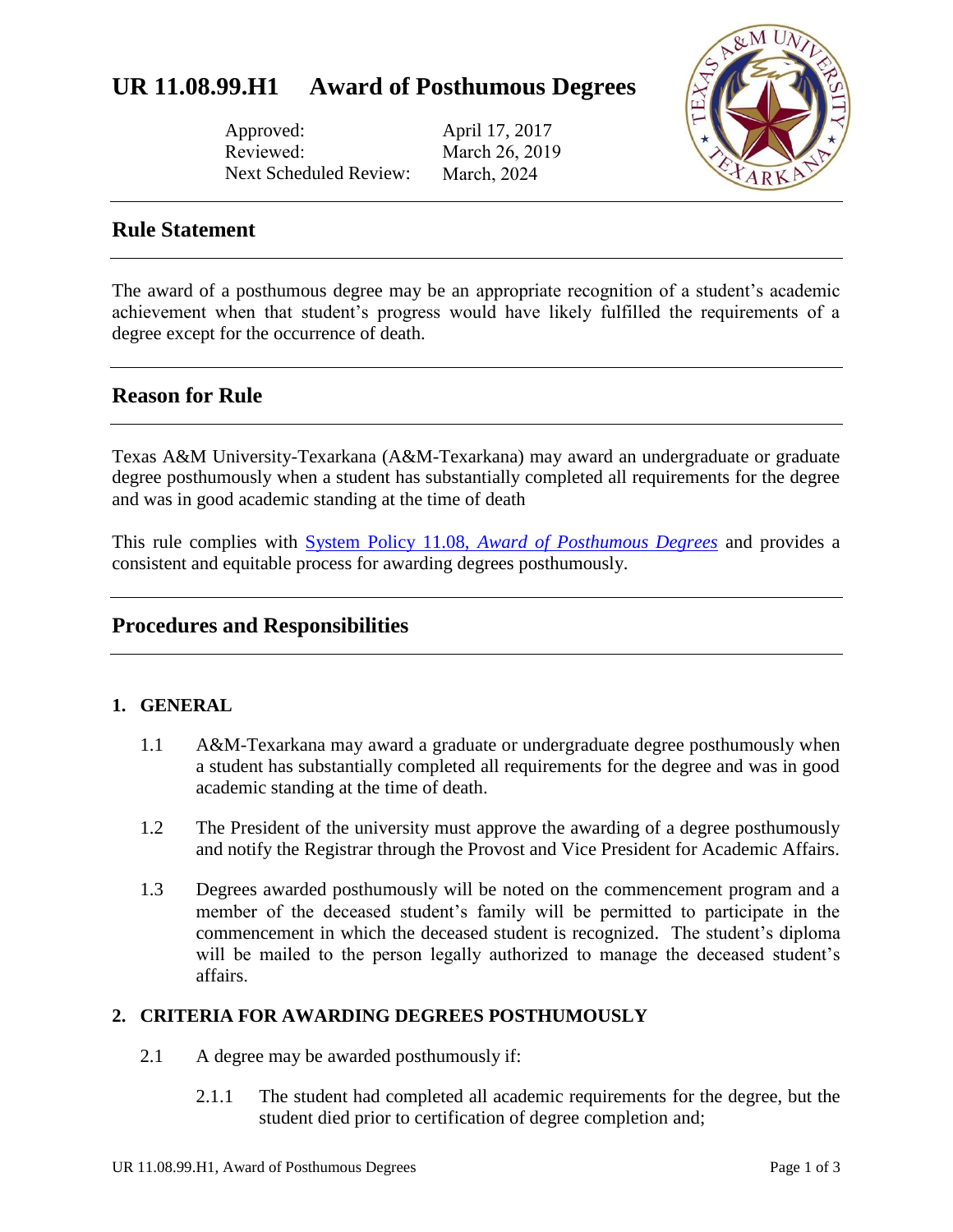- 2.1.2 The student had been enrolled in courses that, upon successful completion, would have culminated in the awarding of the degree.
- 2.2 Any exceptions to these criteria will be referred to the faculty senate and the Provost and Vice President for Academic Affairs for review and recommendation to the President. All exceptions must be approved by the President.

### **3. POSTHUMOUS BACHELOR'S DEGREES**

- 3.1 The student should have been enrolled at A&M-Texarkana in the semester in which the degree would have been conferred. In the case of summer graduation, enrollment in the first summer term meets this requirement. If the student lacked only one summer term to complete his or her degree but was not enrolled during the first term, anticipated enrollment during the second term may be judged as fulfilling the enrollment requirement.
- 3.2 In each case the degree requirements would have been completed during the semester in which the student's death occurred.
- 3.3 The student's grade point average would have to be a minimum of a two on a four point scale.
- 3.4 The department chair of the deceased student's major should present the academic record and recommendation for awarding the posthumous degree to the dean of the college.
- 3.5 The award request must be approved by the dean, faculty senate, Provost and the President.

#### **4. POSTHUMOUS GRADUATE DEGREES**

- 4.1 Enrollment requirements are the same as for the bachelor's degree unless the student's graduate degree requires a research product (thesis, dissertation, research paper, etc.)
- 4.2 If a research product is required, all course work must have been completed with passing grades. Substantial progress toward completion of the research product should have been made.
- 4.3 Doctoral students must have been admitted to candidacy.
- 4.4 The student's grade point average would have to be a minimum of a three on a four point scale.
- 4.5 The department chair of the deceased student's major should present the academic record and recommendation for awarding the posthumous degree to the dean of the college.
- 4.6 The award request must be approved by the dean, faculty senate, Provost and the President.